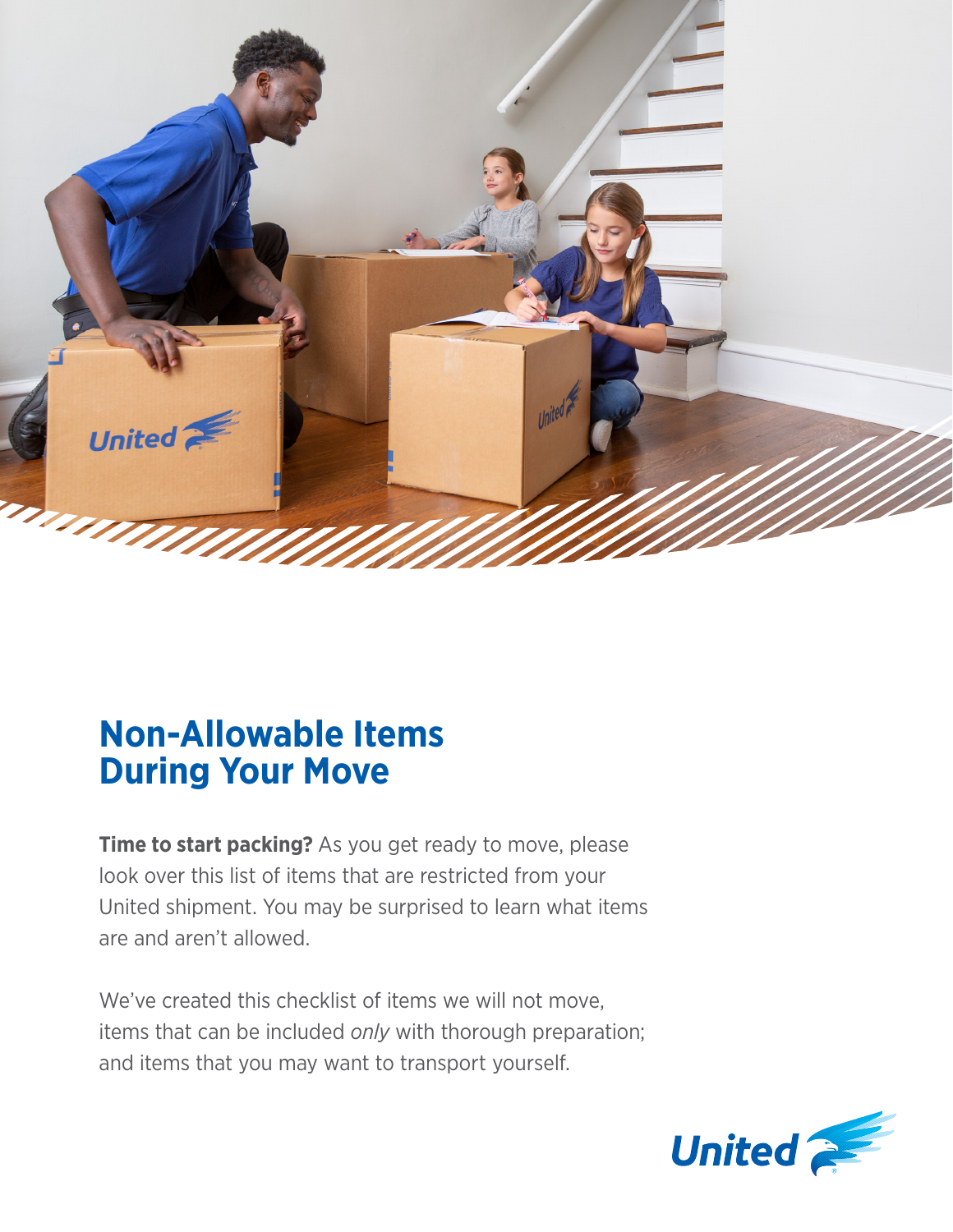

Prohibited Items **The following items CANNOT be included in your shipment\*** 

### **BATTERIES, ALKALINE & LEAD-ACID (AUTOMOBILE)**

Remove alkaline batteries from products like remotes, radios, toys. Loose batteries, even in original packaging, are also prohibited from your shipment. However, modern lithium-ion batteries are acceptable to transport with preparation.

### **HOUSEHOLD CLEANING PRODUCTS**

Items containing ammonia or bleach and products that contain harsh chemicals such as oven cleaners.

### **CORROSIVE CHEMICALS OR POISONS**

This includes common household items such as drain cleaners, photography chemicals, chemistry sets, pool chemicals and flea powder.

### **LAWN AND GARDEN CHEMICALS**

This includes pesticides, fertilizer, bug bombs or weed killer.

### **AEROSOL SPRAY CANS**

This includes hairspray, insect repellent and sunscreens, cooking spray and any other can that may contain propane or methane as propellants.

### **FLAMMABLES AND EXPLOSIVES**

This includes matches, lighters, fireworks, road flares, or other similar items.

# **LIVE ANIMALS OR PLANTS**

### **GAS AND OIL PRODUCTS**

Gasoline, kerosene, diesel fuel, Sterno, lighter fluids, lamp oils, paints, varnishes, hand sanitizers with isopropyl alcohol, paint thinner, and "easy-light" type charcoal briquettes. This also includes gasoline cans and other fuel storage containers with even a drop of residual fuel.

### **COMPRESSED GAS CYLINDERS**

These include propane cylinders, fire extinguishers, oxygen tanks and carbon dioxide. For scuba tanks, please see the next section.

### **WAX CANDLES**

In particular, this includes candles made of highly flammable paraffin wax.

### **ILLEGAL ITEMS OR SUBSTANCES**

Items prohibited under applicable federal and/or state laws related to transportation of substances. This includes, but is not limited to, medications classified as narcotics and drug paraphernalia.

### **AMMUNITION**

This includes gunpowder for reloading purposes.

# **OTHER ITEMS MAY BE PROHIBITED AT UNITED'S DISCRETION**

[\\* S](https://www.unitedvanlines.com/wp-content/uploads/2021/05/UMT1-Tariff-BASE-Complete-Issued-05-12-21-Effective-05-12-21.pdf )ee United's tariff for additional information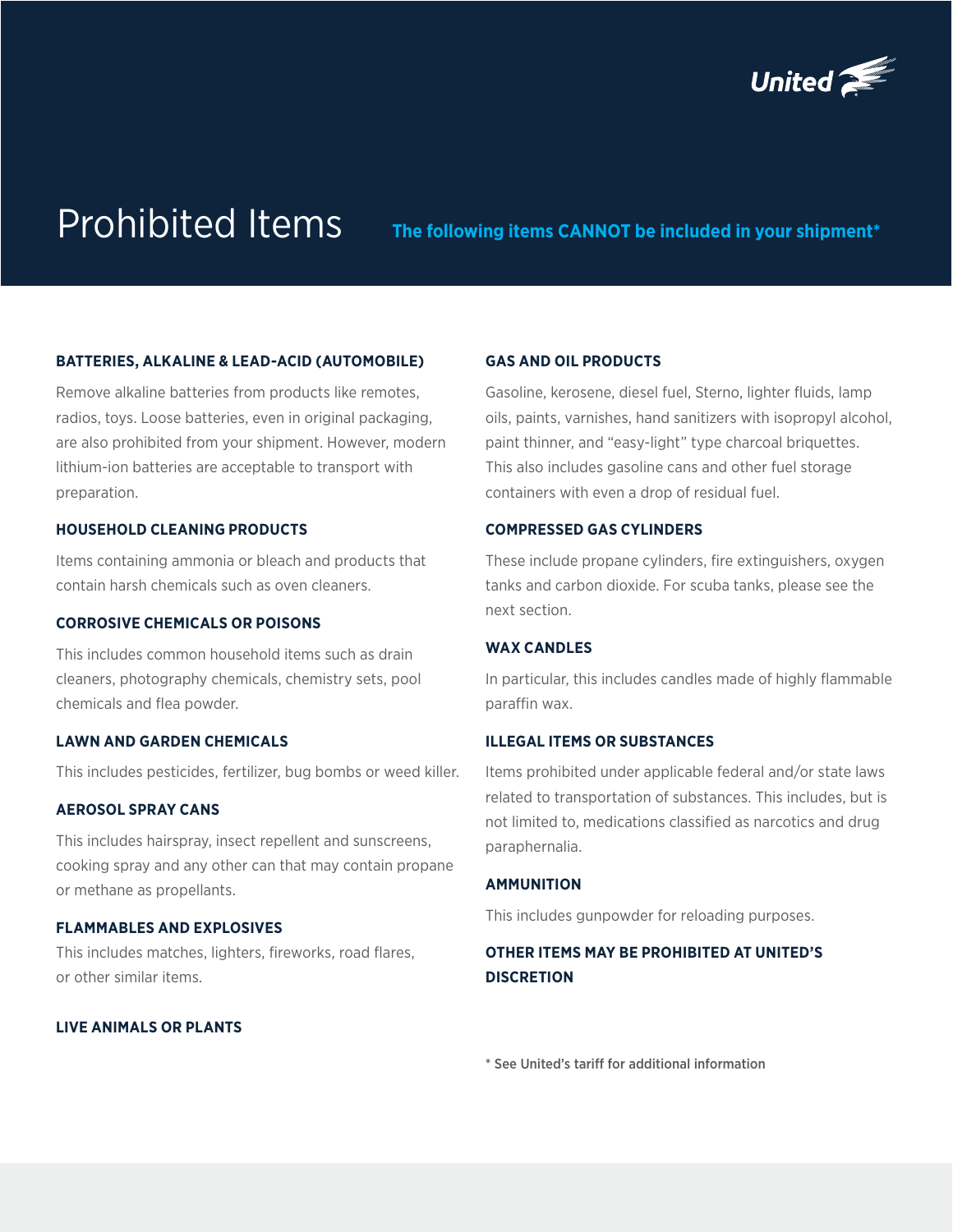

# Restricted Items **You may choose to include these items in your shipment\***

### **BATTERIES POWERING PERSONAL MOBILITY DEVICES**

Wheelchairs or scooters. Gel-filled (aka marine batteries) may be included but only after cables are detached and terminals covered to prevent sparking.

### **CORDLESS POWER TOOLS**

Items powered by removeable lithium-ion batteries may be included so long as the batteries are removed and terminals covered to prevent sparking. Batteries must be transported separately (see previous page) to prevent current flowing through devices during transport.

### **SCUBA TANKS**

These may be accepted but only if empty (uncharged) of compressed gases.

### **FIREARMS**

Firearms may be included in household goods shipments but must be unloaded, then declared and documented with make, model, serial number and gauge if applicable. We cannot transport ammunition. Please see the preceding section.

# **CLEAN GASOLINE CANS & OTHER FUEL STORAGE**

It is highly recommended not to transport gas cans or other fuel storage devices unless necessary. They can be taken only if empty and completely clean **with no odor present.**

### **ALCOHOLIC BEVERAGES**

Alcoholic beverages may be transported only in containers that may be sealed against spilling. The taste of distilled spirits, beer and wine may be adversely affected if transported in temperatures typical of container & van transportation. Please consider requesting climate control. Note some destination states may require the reporting and paying of duties on alcoholic beverages imported for personal use.

## **SEASONAL CONSIDERATIONS**

Research the average high and low temperatures during the season your possessions will be transported. You may wish to exclude any items that could be adversely affected by humidity, heat or cold.

\* Items on this page may be included only after thorough preparation and prior written notice to your move coordinator.

 Please be aware that you include these items at your own risk. Claims for loss or damage resulting from shipping these items, even if prepared properly, may be denied.